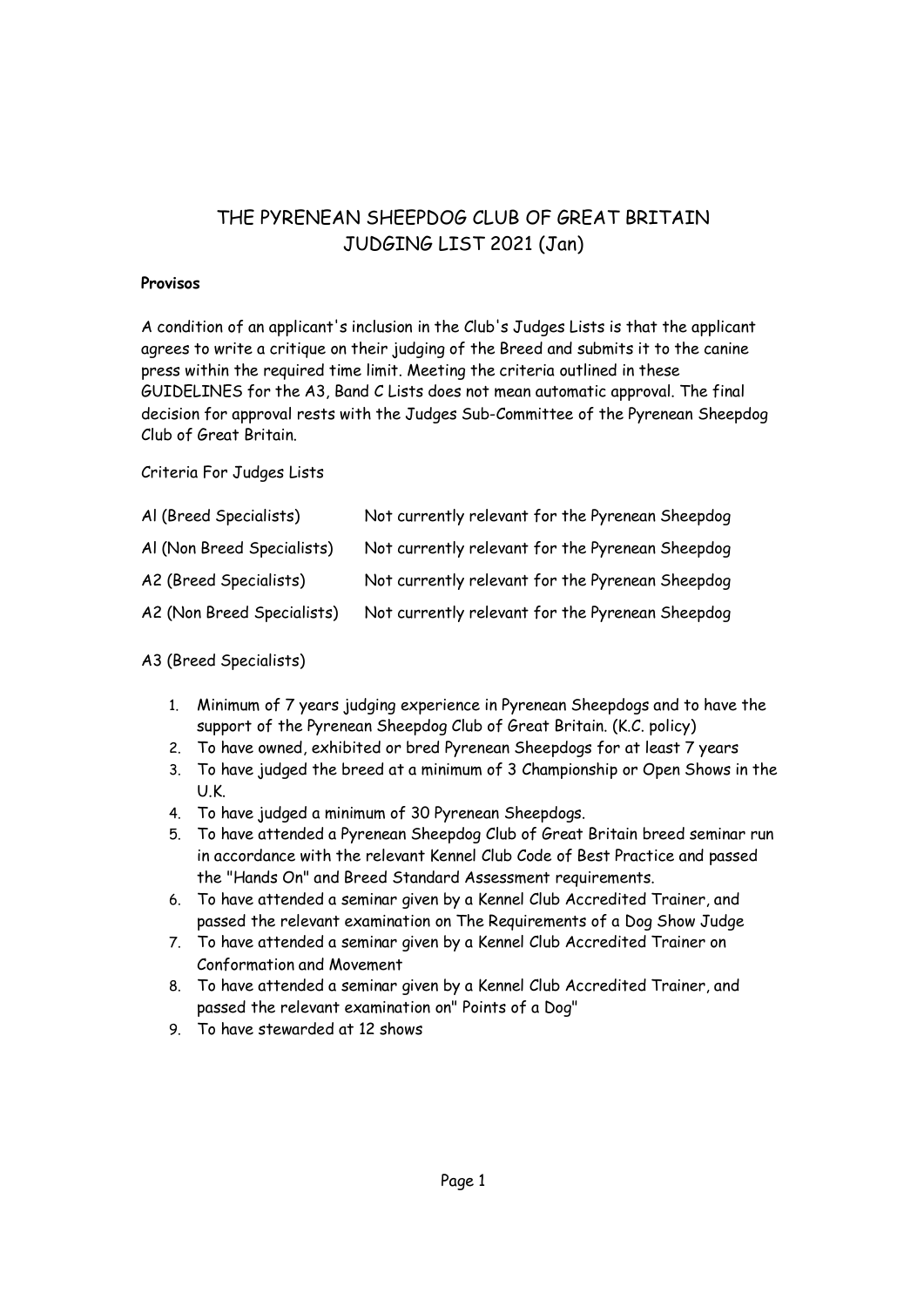### **A3 (Non Breed Specialists)**

- 1. Minimum of 7 years judging experience in anyone breed (to include 5 years in Pyrenean Sheepdogs) and to have the support of the Pyrenean Sheepdog Club of Great Britain. (K.C. policy)
- 2. To have awarded CCs in at least one other breed. (K.C. policy)
- 3. To have judged the breed at Championship or Open Shows in the U.K.
- 4. To have judged a minimum of 30 Pyrenean Sheepdogs.
- 5. To have attended a Pyrenean Sheepdog Club of Great Britain breed seminar run in accordance with the relevant Kennel Club Code of Best Practice and passed the "Hands On" and Breed Standard Assessment requirements.

### **Overseas Judges (A3 Level)**

Judges must be approved to award CAC's/CACIBs or other relevant awards towards a Championship for Pyrenean Sheepdogs, and clear experience in the breed and have the support of the Pyrenean Sheepdog Club.

#### **B List (Breed Specialists)**

- 1. To have a minimum of 5 years experience owning, exhibiting or breeding Pyrenean Sheepdogs and have the support of the Pyrenean Sheepdog Club of GB
- 2. To have a minimum of 2 years experience of judging the Breed
- 3. To have judged a minimum of 10 dogs of this breed.
- 4. To have judged a minimum of 6 classes of the breed at Open or Championship shows.
- 5. To have attended a Pyrenean Sheepdog Club of Great Britain breed seminar run in accordance with the relevant Kennel Club Code of Best Practice.
- 6. To have attended a seminar given by a Kennel Club Accredited Trainer, and passed the relevant examination on The Requirements of a Dog Show Judge
- 7. To have attended a seminar given by a Kennel Club Accredited Trainer on Conformation and Movement.
- 8. To have attended a seminar given by a Kennel Club Accredited Trainer, and passed the relevant examination on" Points of a Dog"
- 9. To have stewarded at 6 Shows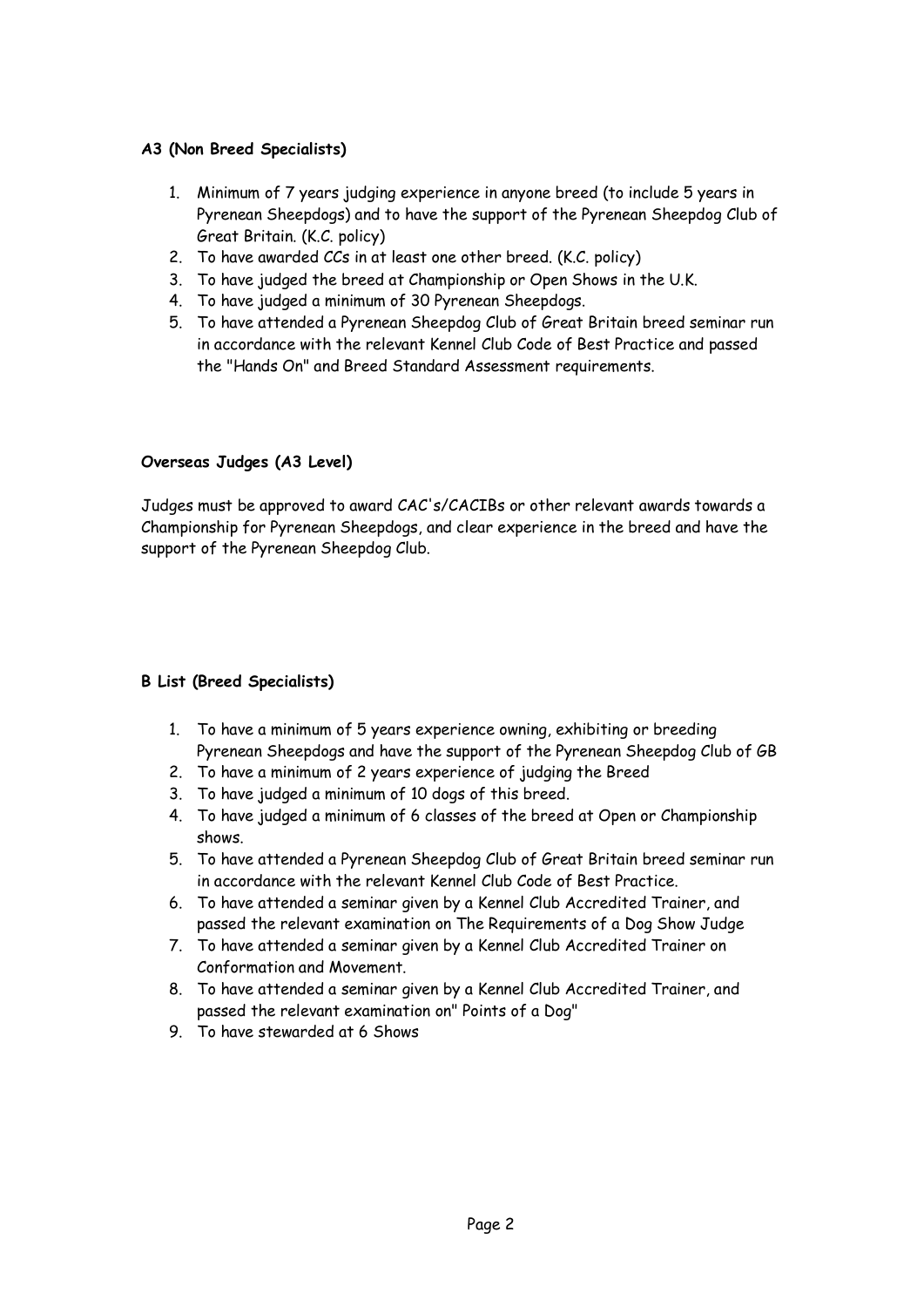## **B List (Non Breed Specialists)**

- 1. To have had a minimum of 5 years experience owning, exhibiting or breeding in any one breed and to have the support of the Pyrenean Sheepdog Club of Great Britain.
- 2. To have a minimum of 2 years judging experience in their own breed.
- 3. To have judged a minimum of 10 Pyrenean Sheepdogs
- 4. To have attended a breed specific seminar on Pyrenean Sheepdogs run in accordance with the relevant Kennel Club Code of Best Practice
- 5. To have attended a seminar given by a Kennel Club Accredited Trainer, and passed the relevant examination on The Requirements of a Dog Show Judge
- 6. To have attended a seminar given by a Kennel Club Accredited Trainer on Conformation and Movement.
- 7. To have attended a seminar given by a Kennel Club Accredited Trainer, and passed the relevant examination on" Points of a Dog"
- 8. To have stewarded at 6 Shows
- 9. Judges approved by the KC to judge Pastoral Group at Championship level qualify as B List Non Breed Specialists at the discretion of the Judges Sub-Committee

## **C List (Breed Specialist)**

For aspirant judges of the breed who have shown an interest in the breed and have the support of the Pyrenean Sheepdog Club of G.B. but do not yet meet all the requirements of the B List.

- 1. To have a minimum of 2 years experience owning & / or exhibiting Pyrenean Sheepdogs
- 2. Preferably attend a Pyrenean Sheepdog Club of Great Britain breed seminar run in accordance with the relevant Kennel Club Code of Best Practice.

#### **C List (Non-Breed Specialist)**

For aspirant judges of the breed who have shown an interest in the breed and have the support of the Pyrenean Sheepdog Club of G.B. but do not yet meet all the requirements of the B List.

1. Preferably attend a Pyrenean Sheepdog Club of Great Britain breed seminar run in accordance with the relevant Kennel Club Code of Best Practice.

**Note: Club Judging Lists will be reviewed Bi-Annually (January and July). Applicants must complete the Club's required application form and attach evidence of required criteria as relevant.**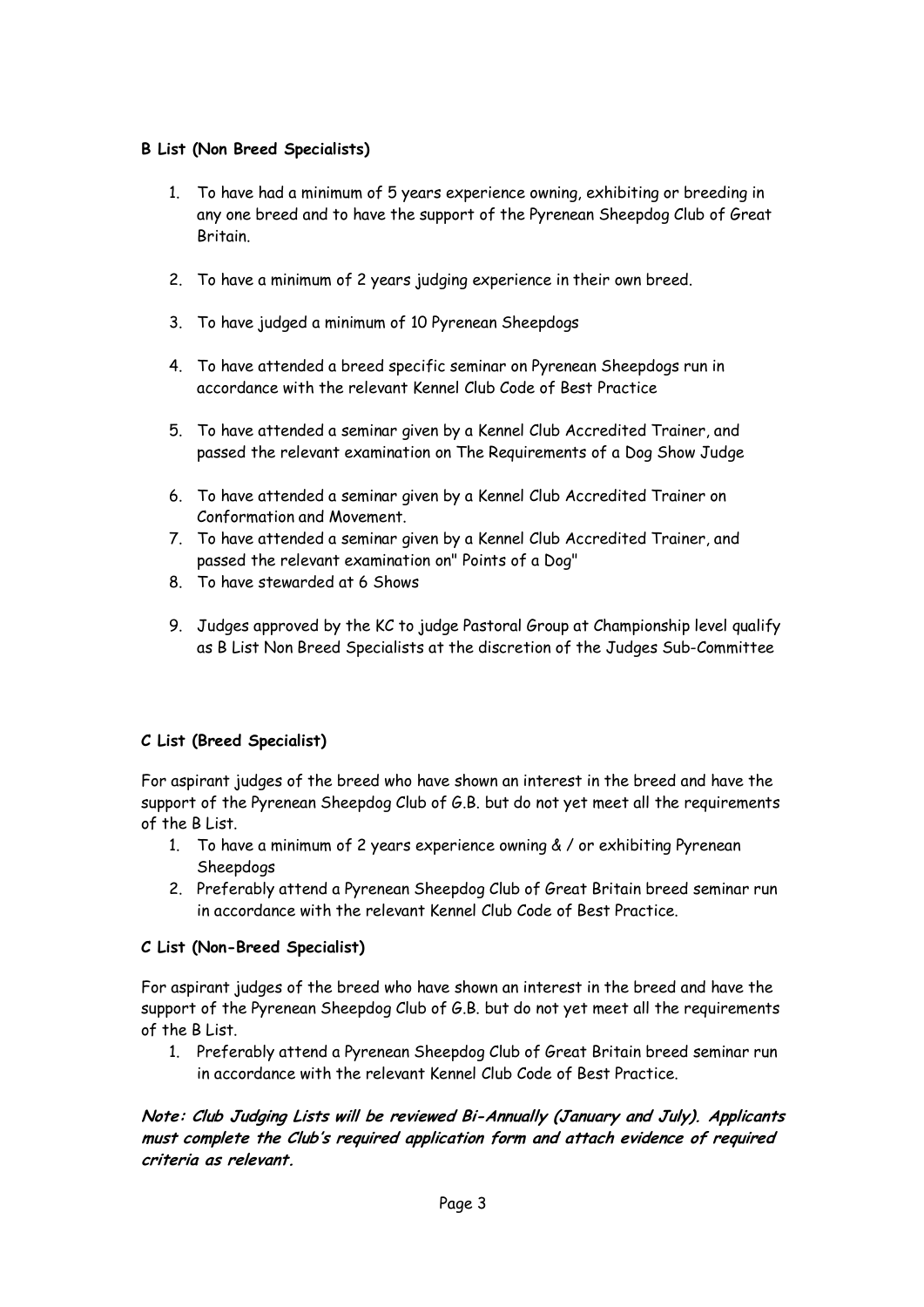#### **A3 Breed Specialists**

Mrs Shane Flint, The Aspens, Marton, Sinnington, York, N Yorks Y062 6RD Tel:01751 432599 - email: sandytrail@btinternet.com

Norbert Gainche, La Ville Auffray, 35580 Goven, France Tel: 0033 299 570697 - email: norbet.gainche@orange.fr

Elina Haapaniemi, Uomakuja 6 D 69, FI-01600 Vantaa, Finland Tel: 0035 892233396 email: elina.haapaniemi@hus.fi

Alain Pecoult, La Bourguine, 3917 route de Pertuis, 84460 Cheval Blanc, France Tel: 0033 49078 29 63 email: alainpecoult@gmail.com

Mrs Vicky Wilford, No 8 Third Drove, Gosberton Clough, Spalding, Lincolnshire, PE11 4LA Tel: 01775 750500 email v.wilford464@btinternet.com

#### **A3 Non-Breed Specialists**

Mr A H Brace, 11 Lennox Lane, Bidston Village, Prenton, Merseyside, CH43 7RB Tel: 0151 2001967

Mrs C E Cartledge, Ryslip Kennels, Church Lane, Binfield, Bracknell, Berkshire RG42 5NL Tel: 01344424144

Mrs Angie Fieldsend, Ivy House Farm, Brandy Wharf Road, Waddingham, Lincs DN21 4RP Tel:01673818624 email: angie@brandycarr.co.uk

Mrs V 0 Foss, Flat 16, Hanna Court, 195-199 Wimslow Rd, Handforth, Wimslow, Cheshire Tel: 01625 531438 email: v.foss@btinternet.com

Mr Steve Hall, Shenedene, Gregson Lane, Hoghton, Nr Preston PR5 ODP Tel: 01254853526 email. secretary@blackpooldogshow.plus.com

Sue Hewart-Chambers, The Bungalow, Lower Sweeney, Oswestry SYlO 8AD Tel: 07951 959503 email: suepmdwernhir@btinternet.com

Mr Jeff Horswell, 25 Whatton Road, Kegworth, Derbys DE74 2EZ Tel: 01509 674059 email: jeff.horswell@virginmedia.com

Mr Frank Kane, 71 Coast Road, Redcar, Cleveland TSI0 3RD Tel:01642 485895 email: frank.kane71@btinternet.com

Richard Kinsey, The Cottage, Swineshead Bridge, Boston, Lincs, PE20 3PT Tel: 01205 820010 email:

Miss J M Lanning JP, Clausentem Danes, Kings Sombourne, Hampshire S020 6NZ Tel: 01794388581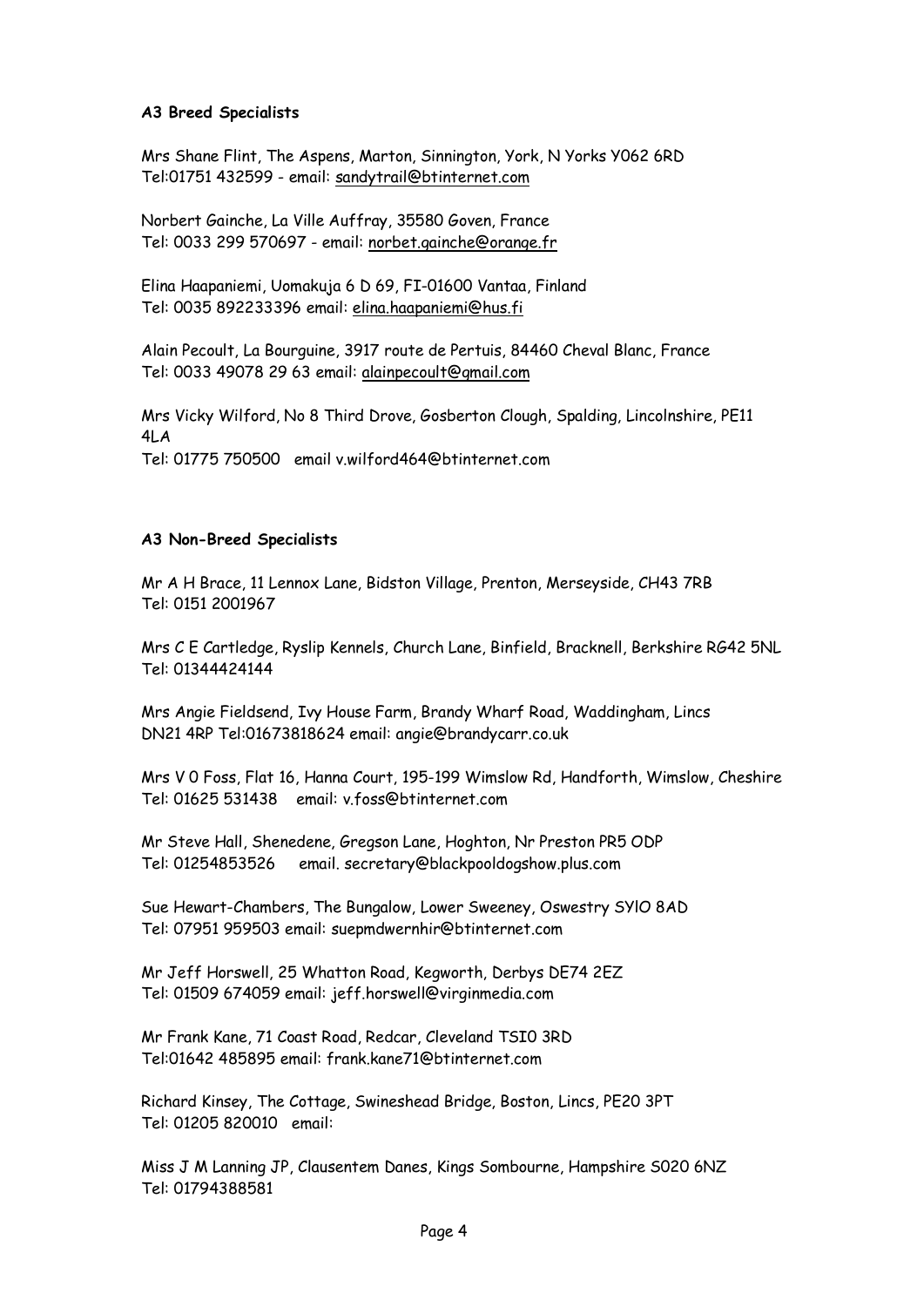Jeff Luscott, Willow Tree Bungalow, Blankney, Lincoln, Lincs, LN4 3BJ Tel: 01526 378809 email: jlusl23@aol.com

Mr Stuart J Mallard,

Manna House, 8 Mansfield Road, Creswell, Worksop, Nottingham S804AA Tel: 01909722141 email:simplyfineart@talktalk.net

Jill Peak, Marcliff Kennels, Marsh Road Banks, Nr Southport, Lancs PR9 8DZ Tel: 07515 674482 email:jill@bayardbeagles.co.uk

Mr R Oldham, Manna House, 8 Mansfield Road, Creswell, Worksop, Notts S804AA Tel:01909 722141 email: rod@mallardart.com

Mrs. M J Purnell-Carpenter, Overhill Kennels, Norton Malreward, Pensford, Bristol, Avon BS39 4EY Tel: 07836 212375. Email:

Mr D Smith, 3 Willow Close, Poynton, Stockport, Cheshire SK12 1UL Tel: 01625 875557

Mrs R Sporre-Willes, Villa Bjorklunda, Se - 178 38 Ekro Tel: 0046 8 5603262

Mrs Zena Thorn-Andrews, Drakesleat, Bestman's Lane, Kempsey, Worcester WR5 3PZ Tel: 01905820720 email: zenadrakesleat@btinternet.com

Mr Albert Wight, Larch Cottage, 1 Lovedale Road, Balerno, Edinburgh EH14 7DW Tel: 0131 449 3808 email: albert@sharval.co.uk

Mr K S Wilberg, 40 Malmesbury Raod, Cricklade, Swindon, Wiltshire SN6 6RP Tel: 01793 751115

Mr Kevin Young, Strathlin Cottage, Hamilton Road, Strathaven, S Lanarks MLlO 6SX Tel:-01357520730 email kevinyoung481@btinternet.com

#### **B List Breed Specialist**

Mr Steve Phillips, St James View, Weston Road, Weston Coyney, Stoke on Trent, Staffs ST3 6EE Tel:01782 325032 - email: kelltara@btinternet.com

M.s Kim Randall, No 1 Woodcroft Villas,Waterworks Lane, Glinton, Peterborough PE6 7LP Tel:01733 252694 email kim.randall789@gmail.com

Mrs Wendy Smith, 5 Peartree Road, Herne Bay, Kent CT6 7EE Teh- 01227 365928 - email: thymewinds@googlemail.com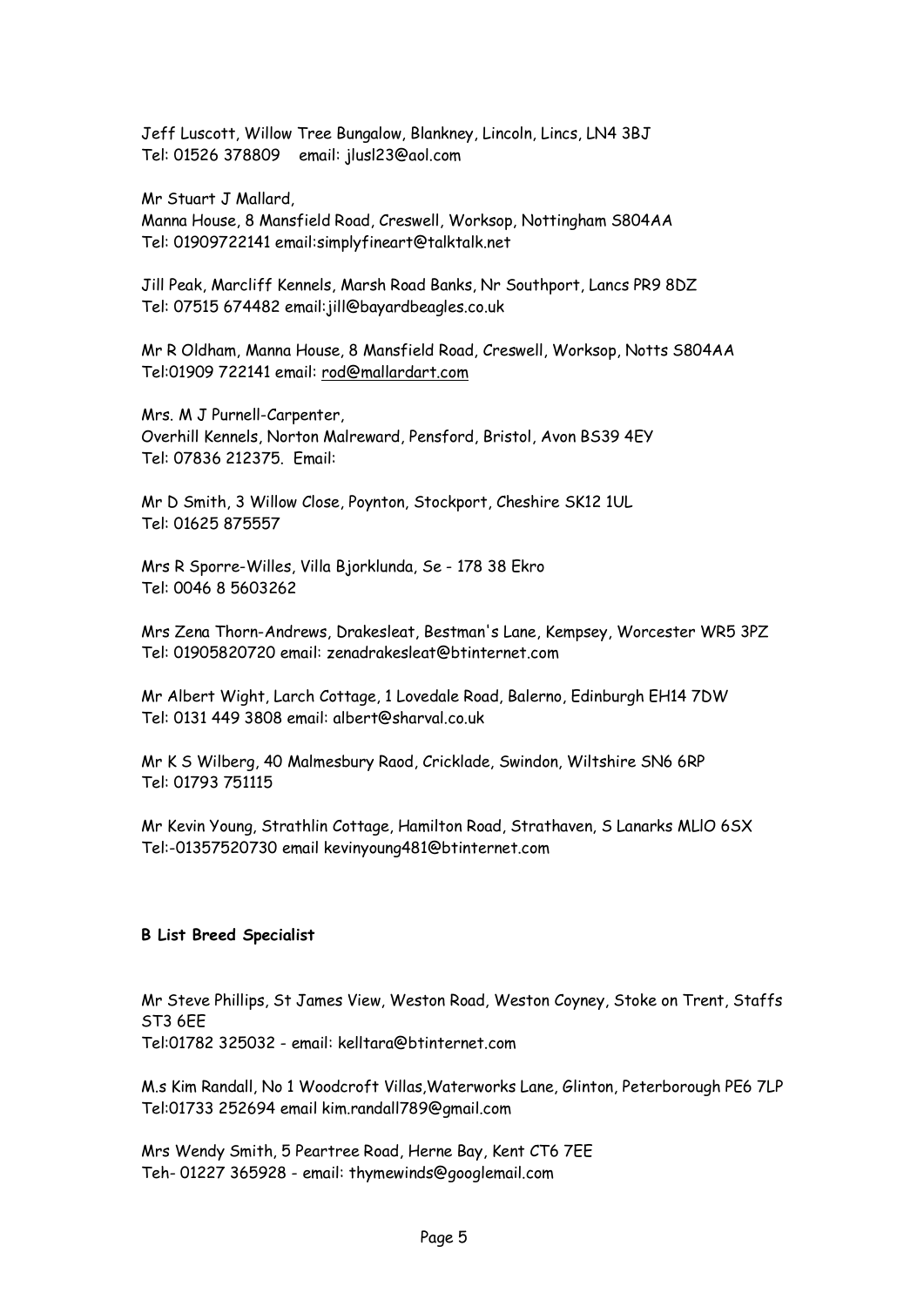Mrs Meriel Weston, Pant Y Bara, Milo, Llandybrie, Rhydaman, Carmrthenshire SA18 3NJ Tel:-01269 844122 email:meriel@rambaudberger.co.uk

#### **B List (Non Breed Specialists)**

Keith Baldwin, The Meadows, Gerrards Lane, Halewood, Liverpool L26 4XF Tel:0151 4984006 email K9nightstorm@btinternet.com

Mr Steve Bennett, 139 Droitwich Rd, Perdiswell, Barbourne, Worcester, WR3 7JY Tel: 07884 324430. email: steve.bennett@gmx.co.uk

Mrs Sue Bird, Stonepit Cottage Kennels, Stonepit Lane, Henfield, West Sussex, BN5 9QU Tel: 01273492403 email: bridus@icloud.com

Mr Barry Blunden, 4 Lincoln Close, Grantham, Lincs, NG31 8RQ Tel: 01476 407032. Email: bblunden@hotmail.co.uk

Bridgette Bodle, Poplar Farm, East heckington, Boston, Lincs PE20 3QF Tel: 07541 230401 email kitarn12@outlook.com

Mrs Pat Chadwick, 17 Queen Street, Hoddlesdon, Darwen, Lancs BB3 3LY Tel: 01254 703899 email chadwick236@btinternet.com

Mrs G C Chapman, Millbrooke Cottage, Covenham St Bartholomew, Louth, LincolnshireLNU OPB Tel: 01507 363736

Mr Darren Clarke, Hawthorne Cottage, Copthorne, Surrey, RH10 3RE Tel: 01342 716394. Email: peluche\_dmc@yahoo.co.uk

Mrs Terri Cousins-Brown, The Coach House, Reynoldston, Swansea, West Glamorgan, SA3 1AQ Tel: 07780 606946 email: pons@uwclub.net

Mr B M Croft, Malcro, 17 Park Avenue, Scarborough, North Yorkshire Y012 4AG Tel: 01723 376231

Mr Barry Denyer, 2 Hurn Grove, Welney, Norfolk PE14 9SD Tel: 01354610696 email barrydenyer@btopenworld.com

Mrs Lynn Dumbrell, Honeybridge Farm, Ashurst, W Sussex BN44 3AW Tel: 07775 758546 email:honey.bridge@talktalk.net

Mrs Hazel Fitzgibbon, The Rookery, Melbourne Road, Isley Walton, Castle Donnington, Derbys DE74 2RN Tel:-01332 850851 email:smiliesam@hotmail.com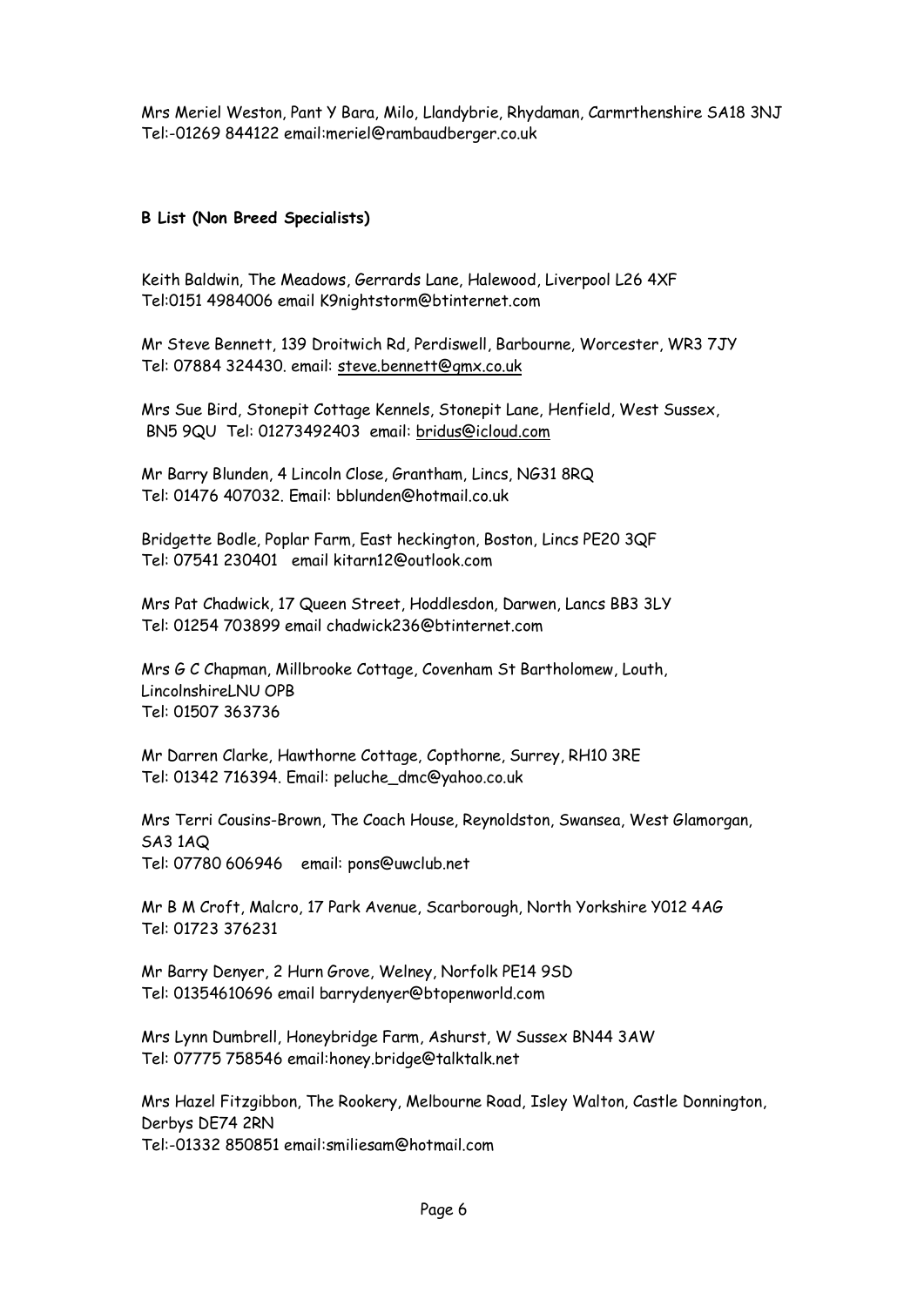Mr Edward Forsey, 4 Grove Av, Yeovil, Somerset, BA20 2BB Tel: 07989 398856 email: stormtrooper109@yahoo.co.uk

Mrs Tate Forsey, 4 Grove Av, Yeovil, Somerset, BA20 2BB Tel: 07989 398856 email: shrimps101@yahoo.co.uk

Mrs Caroline Friend – Rees, Lynwood House, Brynna Rd, Pencoed, Bridgend, M Glamorgan, CF35 6PD Tel: 07880543425. email: carolinehrees@aol.com

Ms Marion Hodgson, 1 Scythe Way, Colchester, Essex C03 4SJ Tel; 01206 540029

Mrs Toni Jackson, 28 Boleyn Drive, West Molesey, Surrey, KT8 1RD Tel: 07860 161630 email: elbereth@ntlworld.com

Tegwyn Jones, 7 Grandison Street, Briton Ferry, Neath SA11 2PG Tel: 01639 412572 email tegchrisjones@gmail.com

Mrs Fran Kaye, The Haven East Butterwick, Nr Scunthorpe, North Lincolnshire, DN17 3AL Tel: 01724 782446 email: frances.kaye@sky.com

Allyson King, 32 Granville Street, Woodville, S Derbys DEll 7JQ Tel: 01373 212233 email: allyson.king@sky.com

Mrs Jane Lilley, Pollards, Furzen Lane, Ellens Green, Rudgwick, Horsham, W Sussex Tel: 01403 822222

Mr K R Newhouse, Clayton field, Preston Road, Clayton-Ie-Woods, Chorley, Lancashire PR6 7EY Tel: 07802 634400

Jane Paradise, 82 Springbank Road, Cheltenham, Glos GL51 0PB Tel: 07718 671640 email:jane@shardlow-squad.co.uk

Mrs Cheryl Pierpoint, 300 Holland Road, Clacton On Sea, Essex, CO15 6NR Tel: 01255813037 email: chepam@btinternet.com

Mr. M Taylor, 76 Hawkesley Avenue, Chesterfield, Derby S404TL Tel: 01246 27774

Mrs Frances Richards, 3 Warners Drove, Somersham, PE28 3WD Tel: 01487 843589. email: elemark@btinternet.com

Mr G C Rual, Gilcoru Kennels, Waunlai Cottage,Tonyrefail, Mid Glamorgan CF39 8YS Tel: 01443 672089

Mrs L J Salt, Woodlyn, 114 Church Lane, Brinsley, Notts NG16 5AB Tel: 01773 535664 email:v.salt@ntlworld.com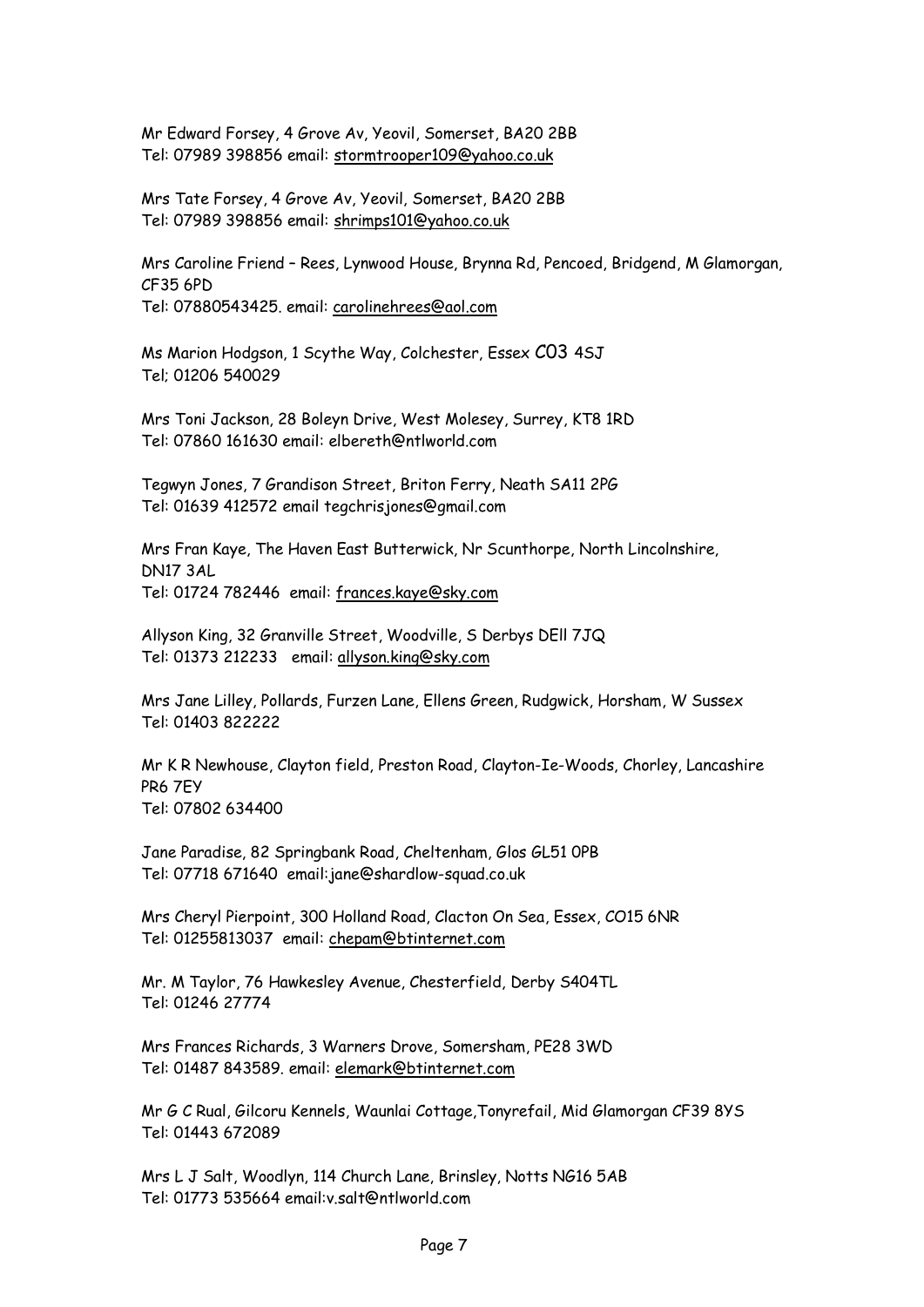Mr RAW Searle, The Halstead, Sheepwalk Lane, Scawsby, Doncaster, South Yorkshire DN5 7GA Tel: 01302 788755

Mrs Sandra Tadd, Hale Farm Cottage, Chichester Road, West Wittering, Chichester, West Sussex, PO20 8QA Tel: 01243 513961 email:kricarno@live.co.uk

Mr D Weller, "Evad", Bromley Green Road, Nr Ashford, Kent TN26 2EQ Tel:01233 732340 email: daveweller210@yahoo.co.uk

Mrs Toni Westcott-Smith 24 Beech Av, Thongsbridge, Holmfirth, HD9 7SX Tel: O7921 814021email: toniwescott@hotmail.com

#### **C List (Breed Specialist)**

Mrs Margaret Deuchar, 6 Heather Way, Stanmore, Middlesex HA7 3RD Tel: 0208 9542954 email: margaretdeuchar@gmail.com

Mrs Patricia Such, 67 Mary Street, Kirkby in Ashfield, Notts Tel:01623755541 email:norlyght@virginmedia.com

#### **C List (Non-Breed Specialist)**

Steve Barrett, Brookside Farm, Hope Lane, Adlington, Macclesfield, Cheshire SKlO 4NX Tel: 01625 872018 email:steve\_barrettl@sky.com

Nina Fleming, Cae Bach House, Cae Bach, Machen, Caerphilly CF83 8NG Tel: 01633 440371 email:nfleming27@btinternet.com

Mrs C John, Woodroberts, Winkleigh, Devon, EX19 8DN Tel: 01837 83301

Mrs Karen Kennedy, 73 Heath Road, Glossop, Derbys SK13 7BA Tel:01457 891447 email: Karen.peakdreams@btinternet.com

Mr Noel Melling, 22 Jubilee Court, off West Paddock, Leyland, Preston, Lancs PR25 1JJ Tel: 01772453995 email: noelmelling@gmail.com

Ann Shaw, Logan Cottage, by Colyton, Ayr, Ayrshire KA6 6NE Tel: 01292 590042 email:ann.shaw1@btinternet.com

Mrs Felicity Snook, Moorledge Farm, Chew Magna, Bristol, Somerset, BS40 8TL Tel: 01275 332652 email: james\_glyn@btconnect.com